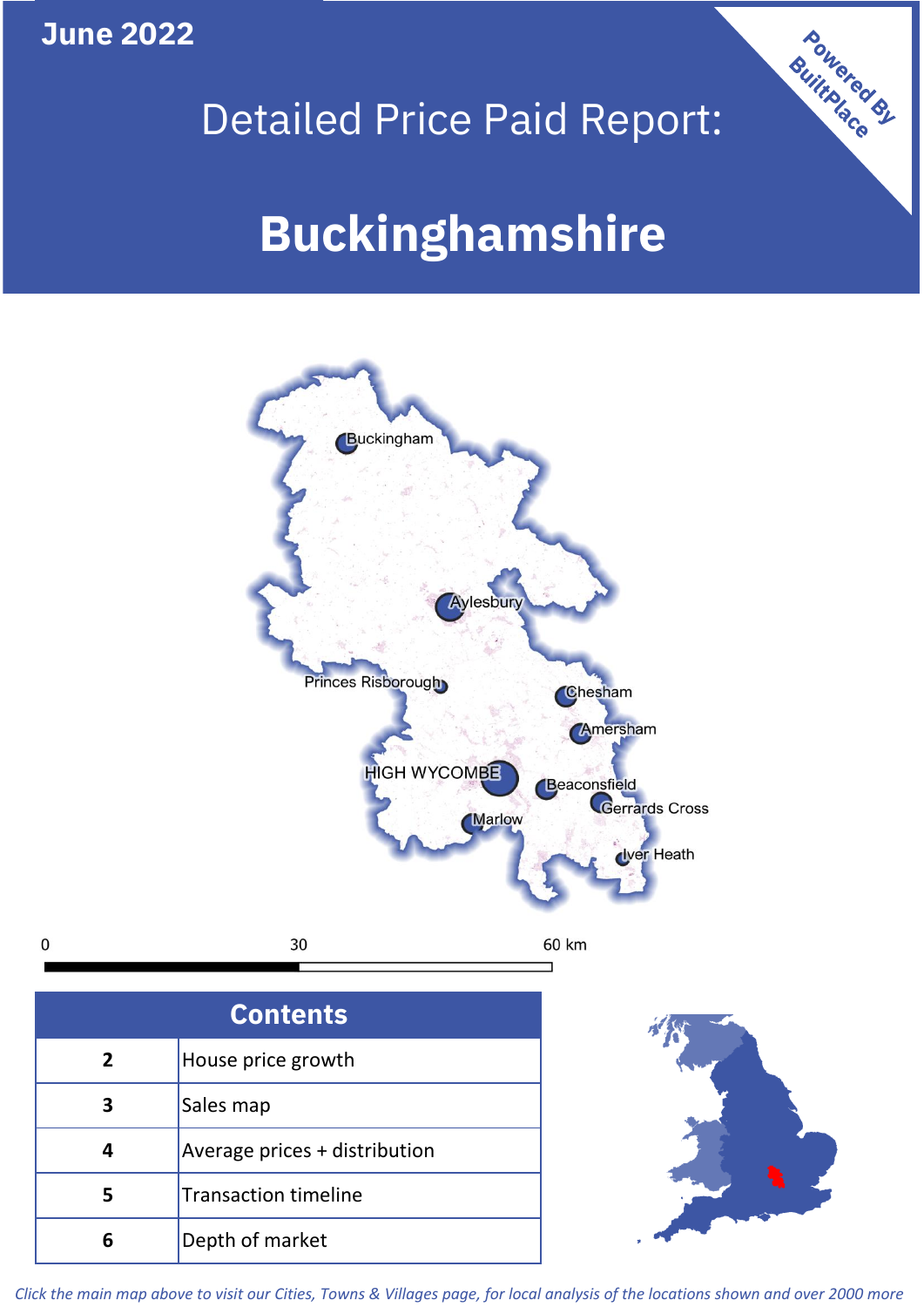## **Headline Data**

|                     | <b>Current level</b> | 3 month  | <b>Annual</b> | 5 year  | 10 year |
|---------------------|----------------------|----------|---------------|---------|---------|
| <b>House prices</b> | £469,167             | 3.3%     | 11.5%         | 17.2%   | 68.9%   |
| <b>Transactions</b> | 8,954                | $-13.7%$ | 16.8%         | $-2.9%$ | 28.5%   |

# **House Price Growth (April 2022 data)**

### *Annual Change in House Prices*



House prices in Buckinghamshire grew by 11.5% in the 12 months to April 2022 (based on 3-month smoothed data). By comparison national house prices grew by 10.7% and prices in the South East grew by 11.5% over the same period.

Buckinghamshire house prices are now 61.1% above their previous peak in 2007, compared to +60.7% for the South East and +52.9% across England.



### *Year-To-Date Change in House Prices, December to April*

Local prices have grown by 4.4% in 2022 so far, compared to growth of 2.3% over the same period last year.

### *Source: OS OpenData; UK House Price Index (Contains HM Land Registry data © Crown copyright)*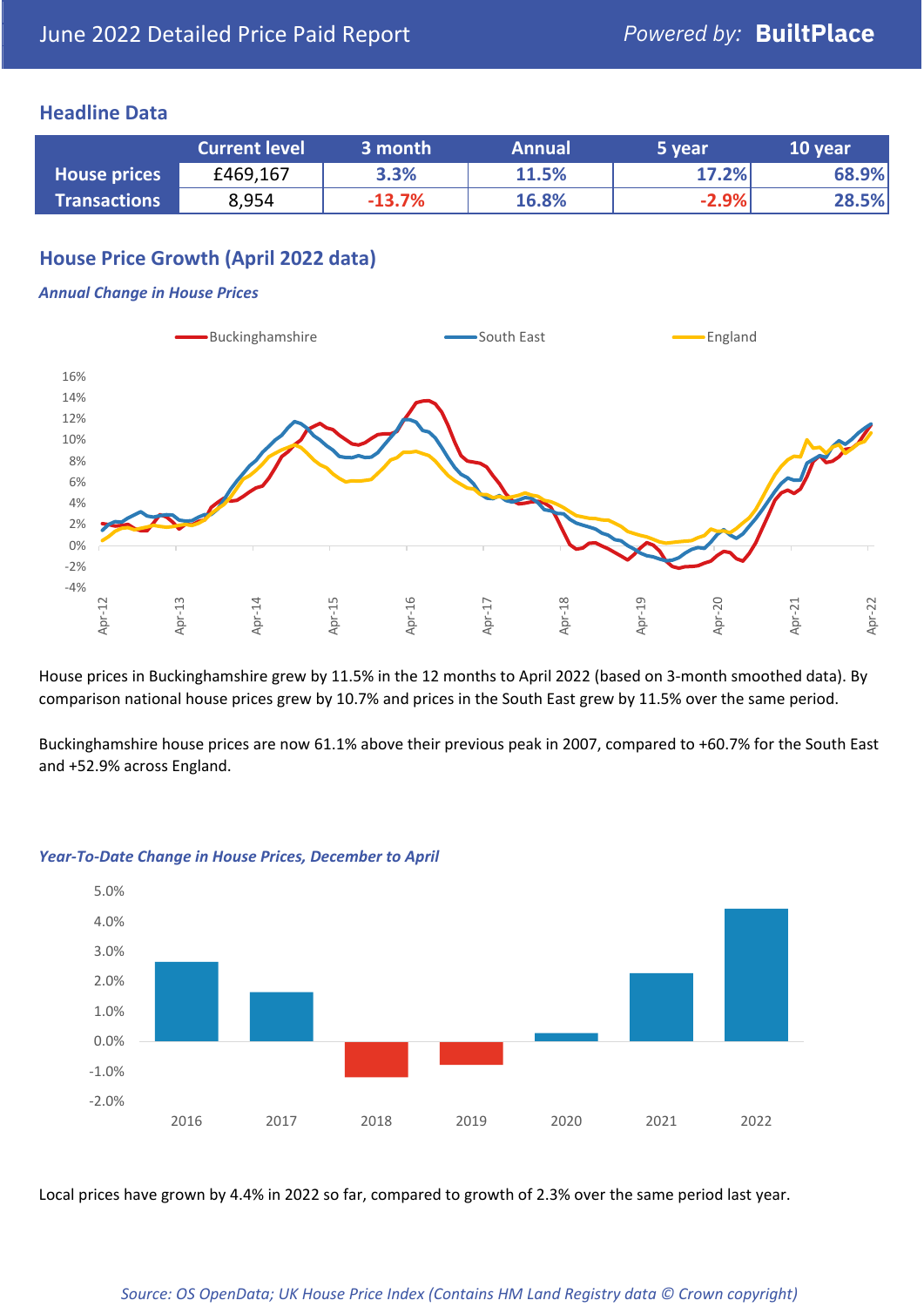# **House Price Map**

*12 months to April 2022*



*Each point is one postcode, coloured by the average value relative to all sales in this local authority (price bands are LA-specific quintiles).*

# **Map Key**

| Min      | <b>Max</b> |                            |
|----------|------------|----------------------------|
| Up to    | £274,000   | 1st quintile / lowest 20%  |
| £274,000 | £367,000   | 2nd quintile               |
| £367,000 | £480,000   | 3rd quintile               |
| £480,000 | £708,000   | 4th quintile               |
| £708,000 | and over   | 5th quintile / highest 20% |

*Source: OS OpenData; UK House Price Index (Contains HM Land Registry data © Crown copyright)*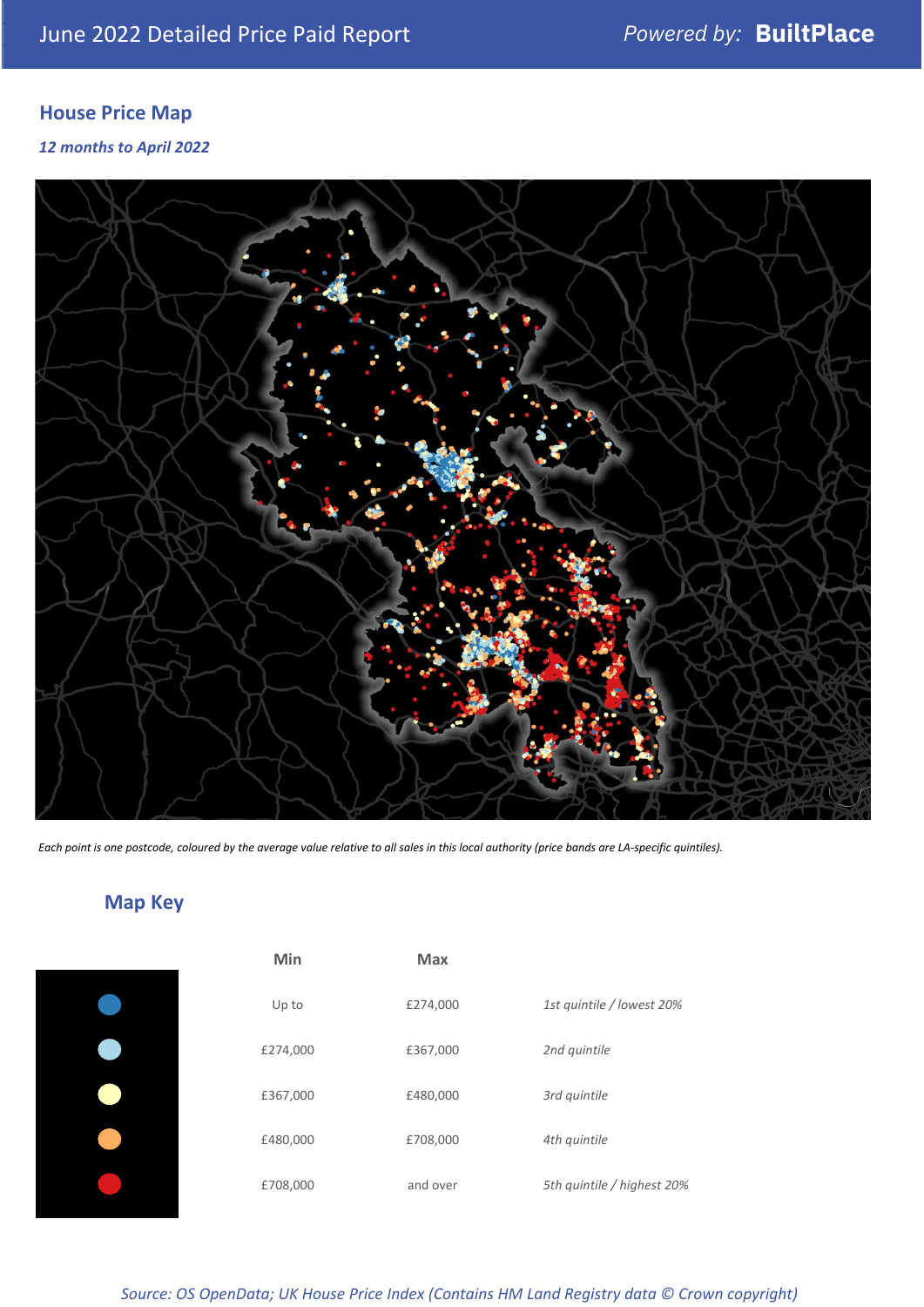# **Average House Price by Property Type**

## *12 months to April 2022*



|                 | <b>New</b> | <b>Second hand</b> |  |  |
|-----------------|------------|--------------------|--|--|
| <b>Flat</b>     | £375,406   | £262,158           |  |  |
| <b>Terraced</b> | £447,983   | £366,321           |  |  |
| Semi-detached   | £410,146   | £458,357           |  |  |
| <b>Detached</b> | £602,999   | £932,718           |  |  |

## **House Price Distribution by Year**

*All properties, by price band and calendar year (2020 = year to date)*

|                    | 1997 | 2002 | 2007 | 2012 | 2017 | 2019 | 2020 |
|--------------------|------|------|------|------|------|------|------|
| <b>Under £100k</b> | 54%  | 11%  | 2%   | 1%   | 0%   | 0%   | 0%   |
| £100-200k          | 32%  | 48%  | 29%  | 25%  | 7%   | 7%   | 8%   |
| E200-300k          | 9%   | 22%  | 29%  | 31%  | 23%  | 17%  | 17%  |
| £300-400k          | 3%   | 9%   | 15%  | 16%  | 24%  | 22%  | 21%  |
| £400-500k          | 1%   | 5%   | 9%   | 10%  | 15%  | 16%  | 16%  |
| <b>£500k-1m</b>    | 1%   | 5%   | 12%  | 14%  | 25%  | 30%  | 28%  |
| £1-2m              | 0%   | 1%   | 2%   | 3%   | 5%   | 7%   | 8%   |
| <b>Over £2m</b>    | 0%   | 0%   | 0%   | 0%   | 1%   | 1%   | 2%   |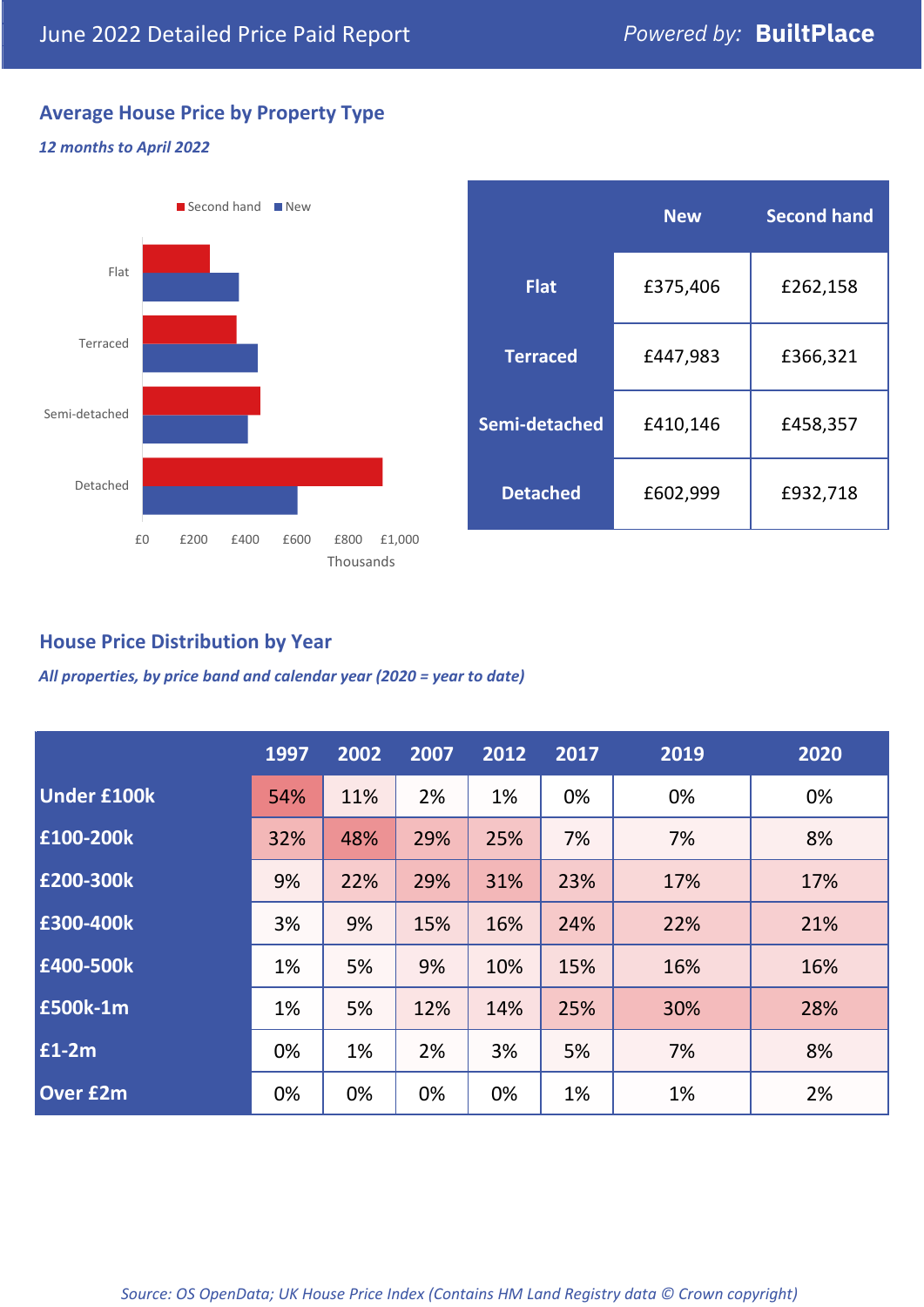## **Transactions (February 2022 data)**

*Annual Transactions, Indexed (2001-05 average = 100)*



There were 8,954 transactions in Buckinghamshire during the 12 months to February 2022. This is 80% of the average from 2001-05 and suggests activity is below pre-downturn levels.

Transactions in Buckinghamshire have fallen by 8.7% since 2014, compared to changes of -9.9% for South East and -7.7% for England.



### *Cash and New Build Sales as % of Total, by Year*

*Note: The data on this page EXCLUDES transactions identified as transfers under a power of sale/repossessions, buy-to-lets (where they can be identified by a mortgage), and transfers to non-private individuals - i.e. it comprises only Land Registry 'A' data.*